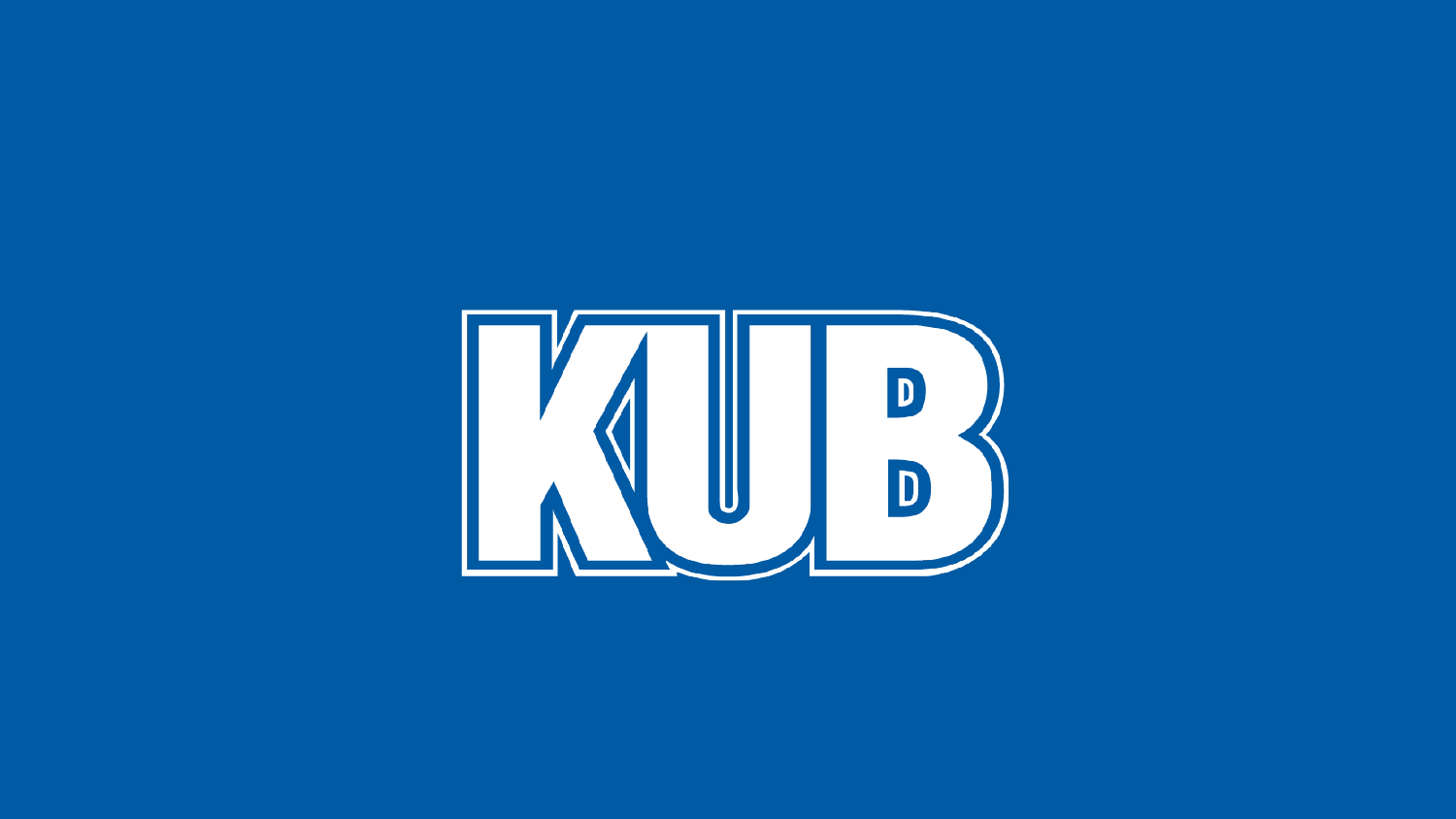# **Purchased Power Adjustment (PPA) Amendment**

**October 22, 2020**



**Resolution 1423 Second Reading**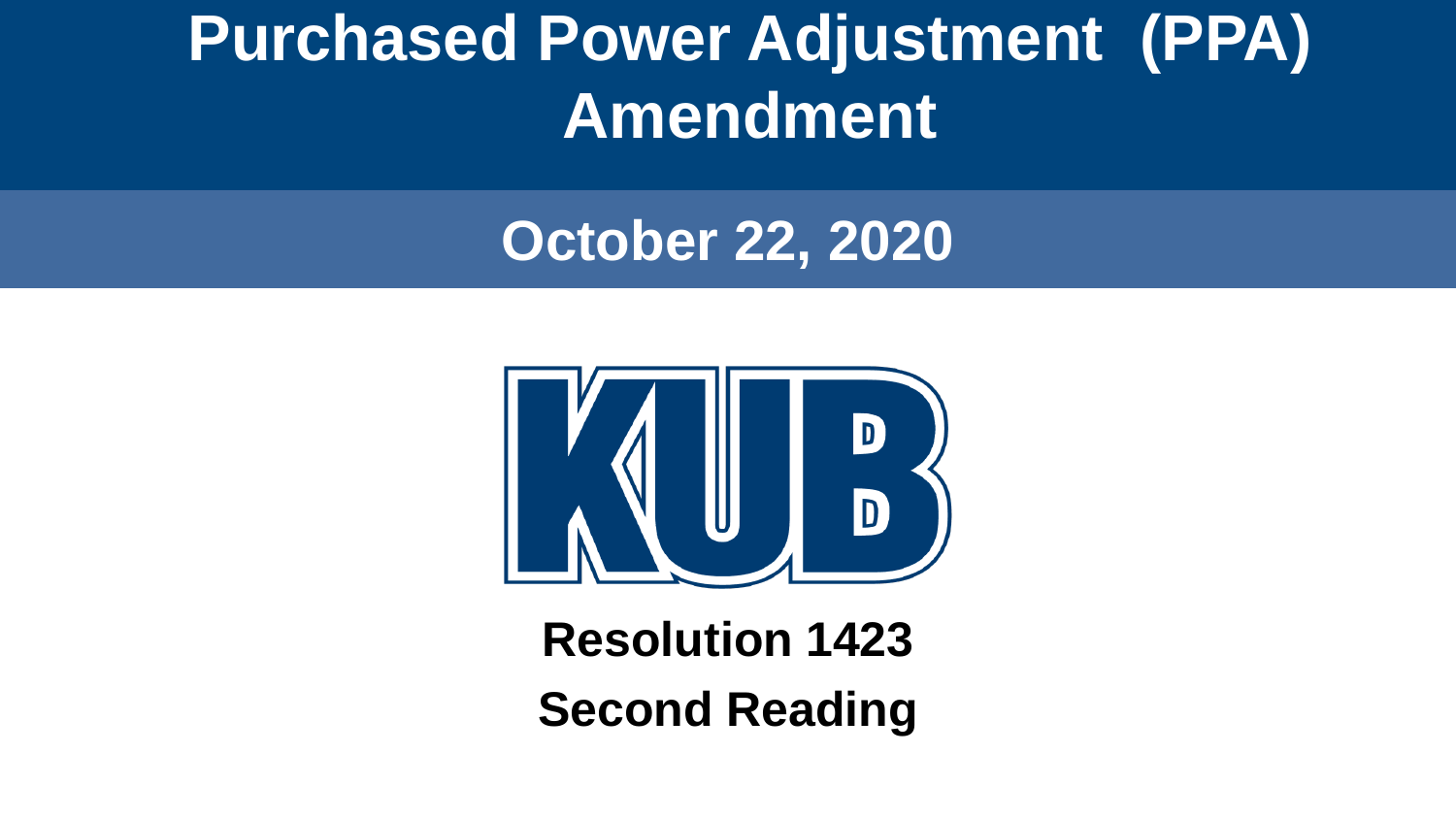#### **Resolution 1423 Amends PPA for Pandemic Relief Credits**

- $\blacksquare$  TVA to provide  $\sim$  \$7.3 million in standard service Pandemic Relief Credits to KUB
- Credits provided on wholesale power invoice from October 2020 to September 2021
- Standard service credits to be used to help customers with past due utility bills
- Requires PPA amendment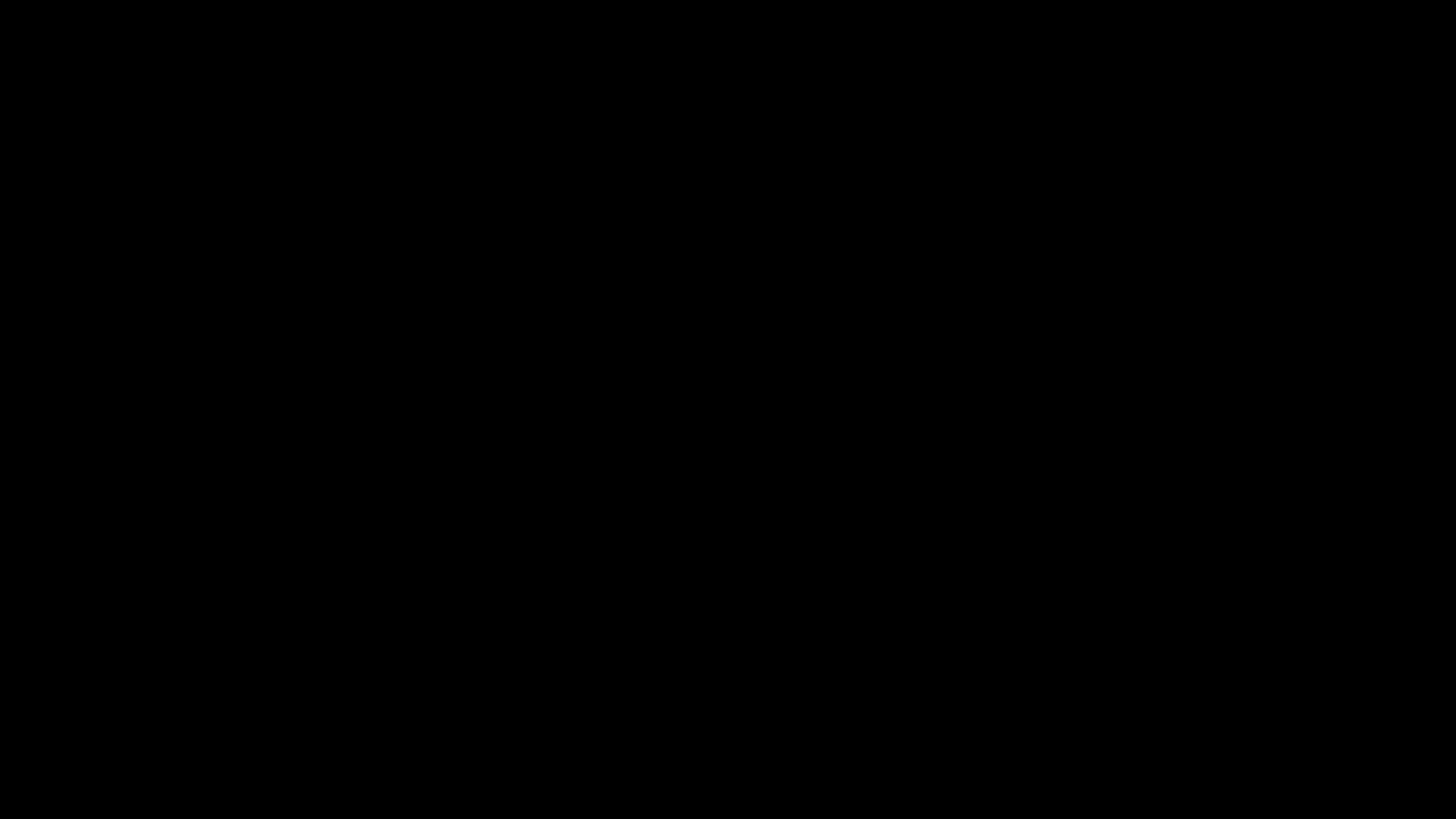## **Community Advisory Panel**

#### **October 22, 2020**



#### **Resolution 1425**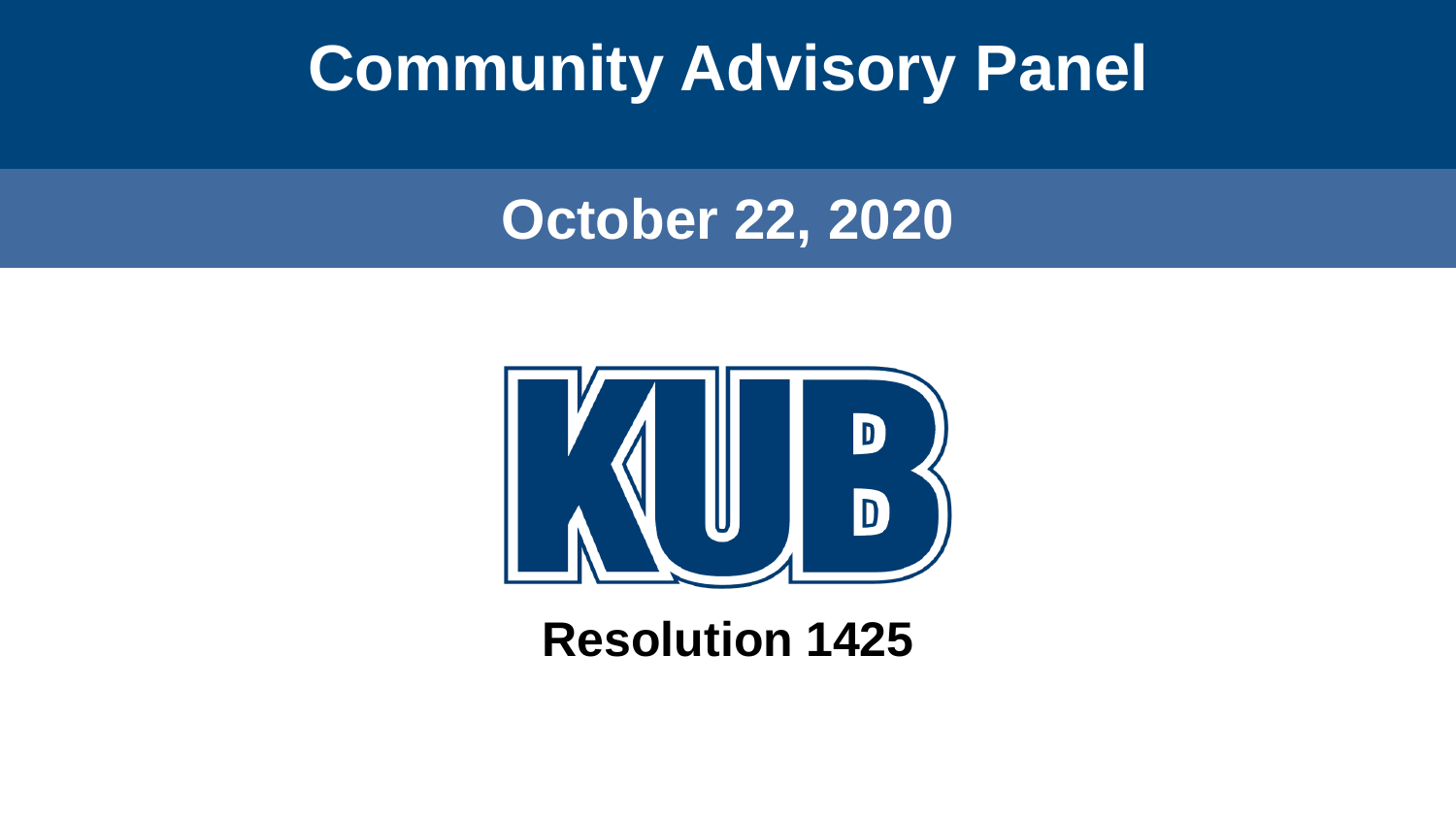# **Community Advisory Panel**

◼ Resolution 1420 directed the President and CEO to establish a Community Advisory Panel

#### Purpose

- Gather customer input in variety of areas
- Address issues of concern to the community
- Build stronger community relationships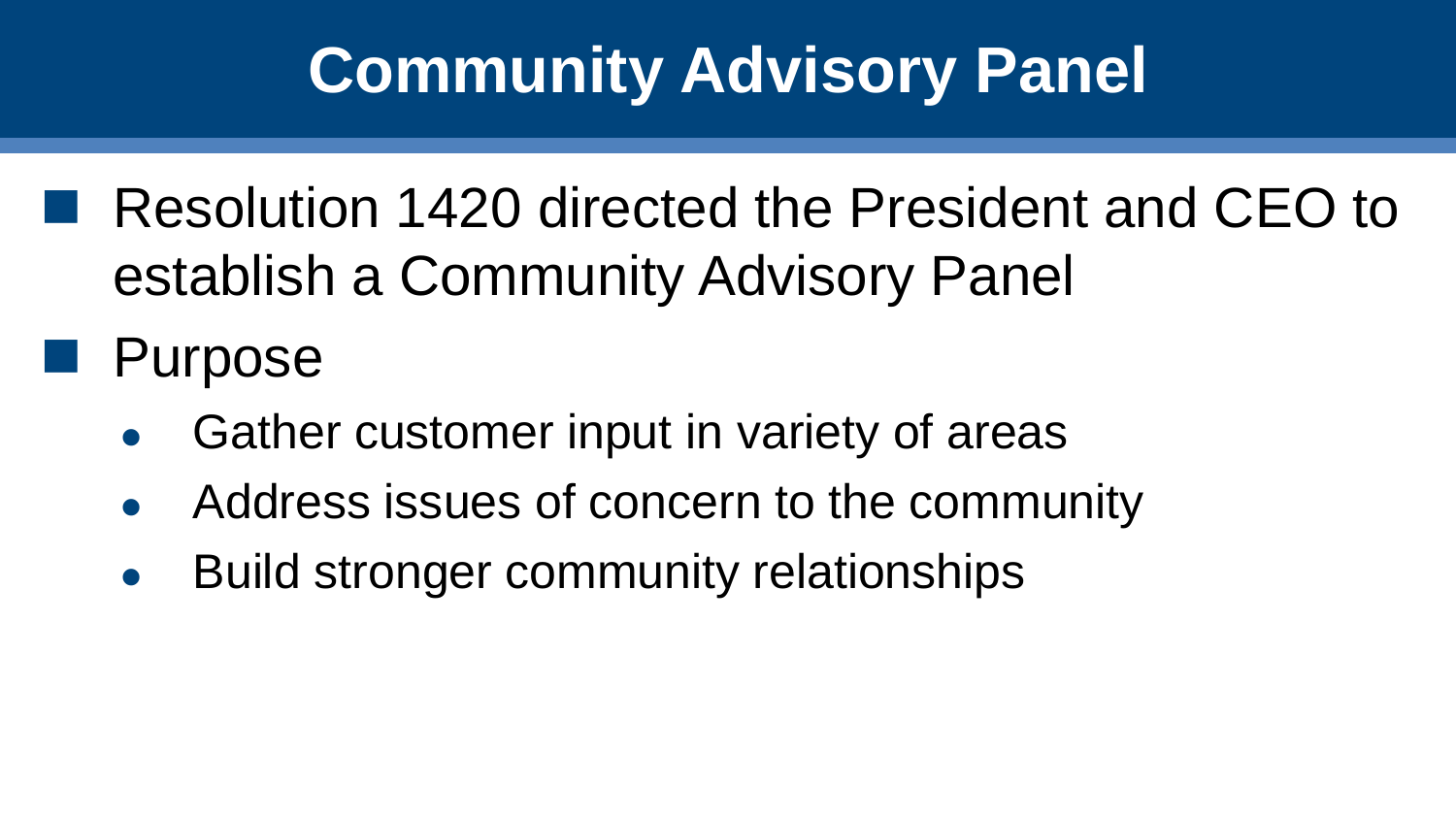## **Panel Selection Process**

#### Received input from

- **Elected officials**
- KUB Commissioners
- **Community Stakeholders**
- Diverse representation
	- Low-income communities
	- Environmental advocates
	- Residential and business customers
	- City of Knoxville representatives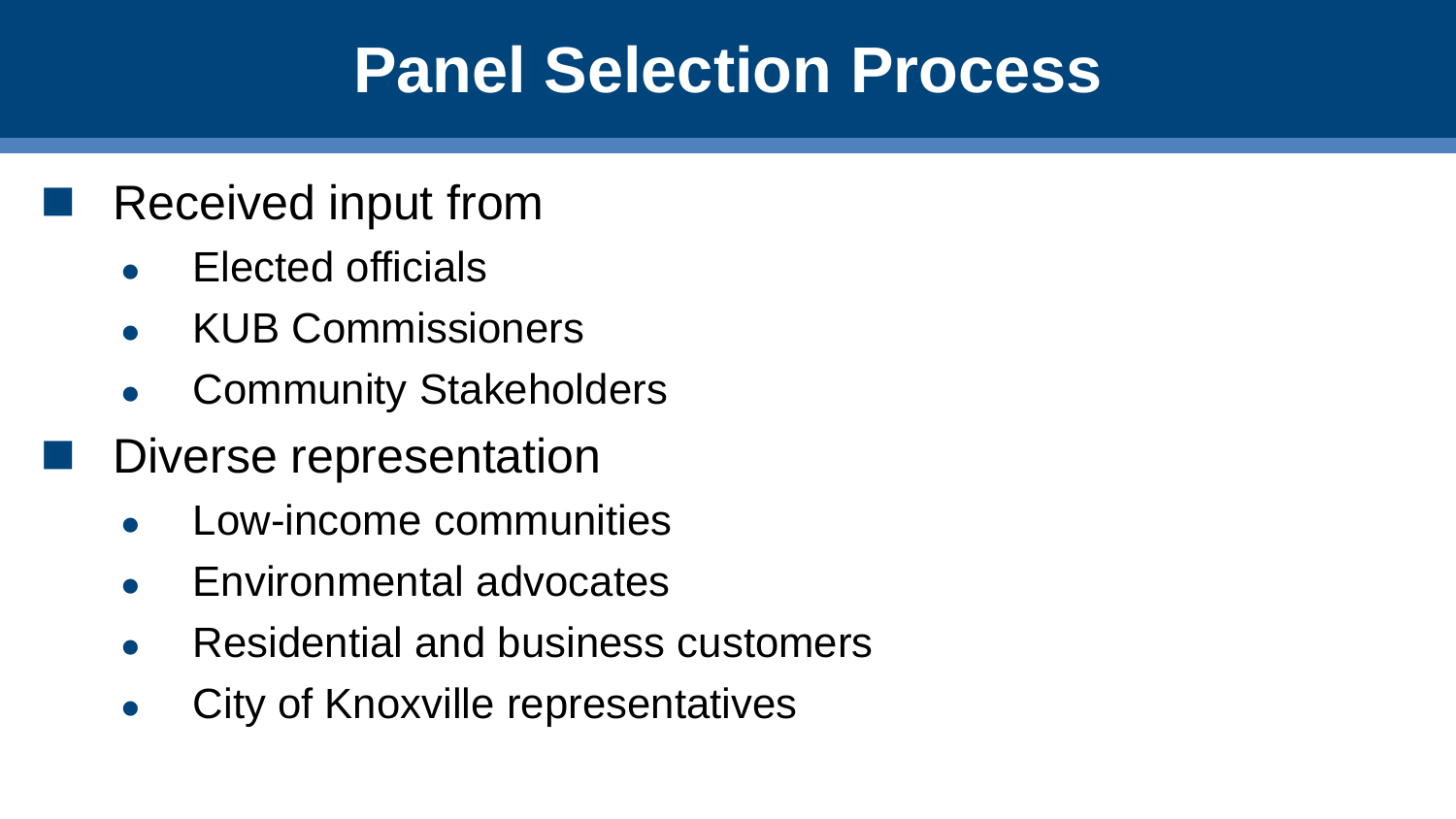# **Proposed Panel Members**

- Christina Bouler
- Mark Campen
- **Tiki Dixon**
- Coral Getino
- Erin Gill
- Tim Hill
	- **Barbara Kelly** 
		- **Terry Ledford**
- Gwen McKenzie
- Amy Midis
- Kent Minault
- K. David Myers
- Mike Odom
- Haseeb Qureshi
- Dr. Vivian Shipe
- Dr. Stephen Smith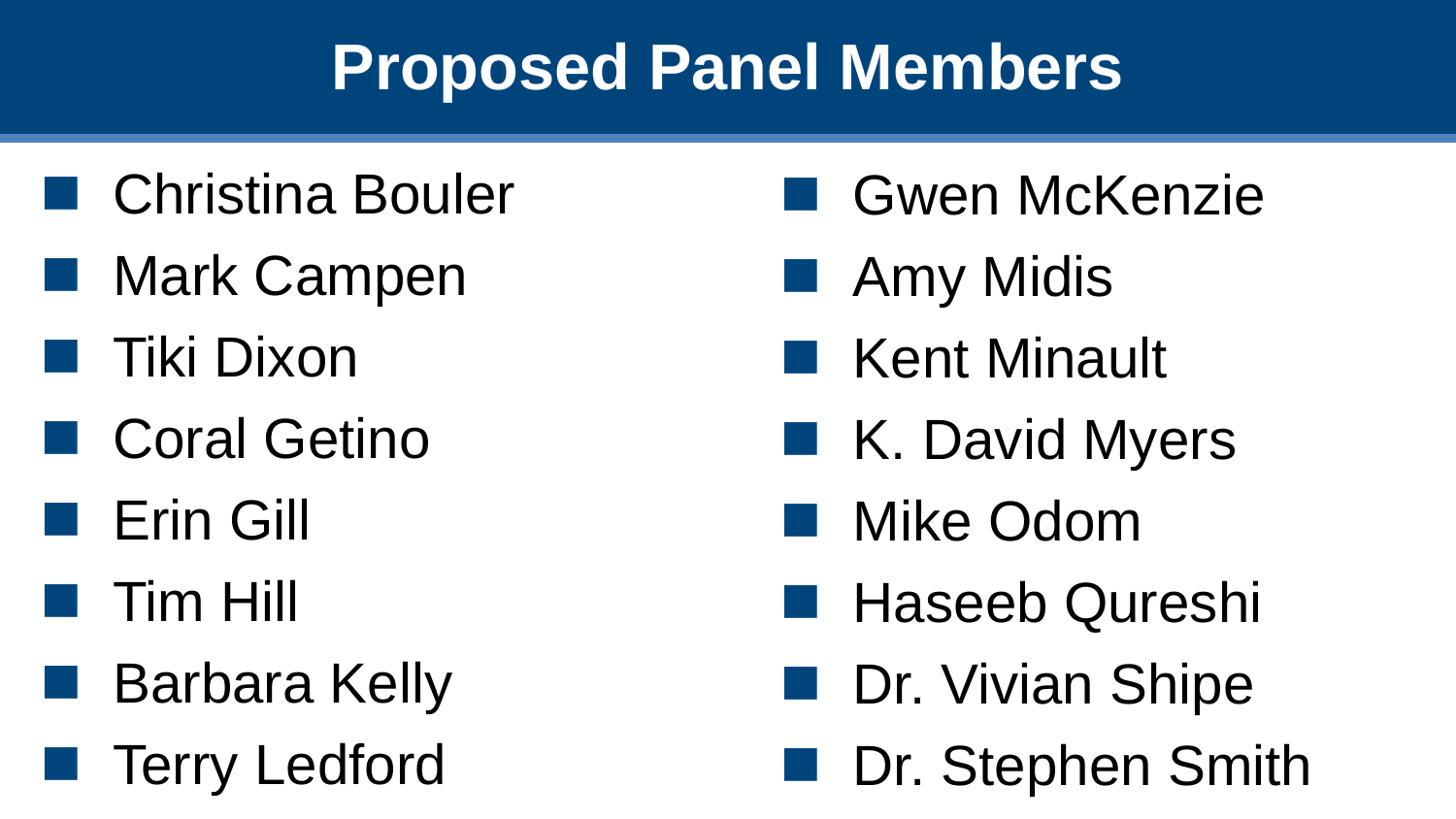## **Resolution 1425**

■ Appoints the initial Panel members

- Adopts a structure and ground rules for the Panel
- Authorizes the President and CEO, in consultation with the Board Chair, to appoint future vacancies of the Panel and make any necessary changes to the structure and ground rules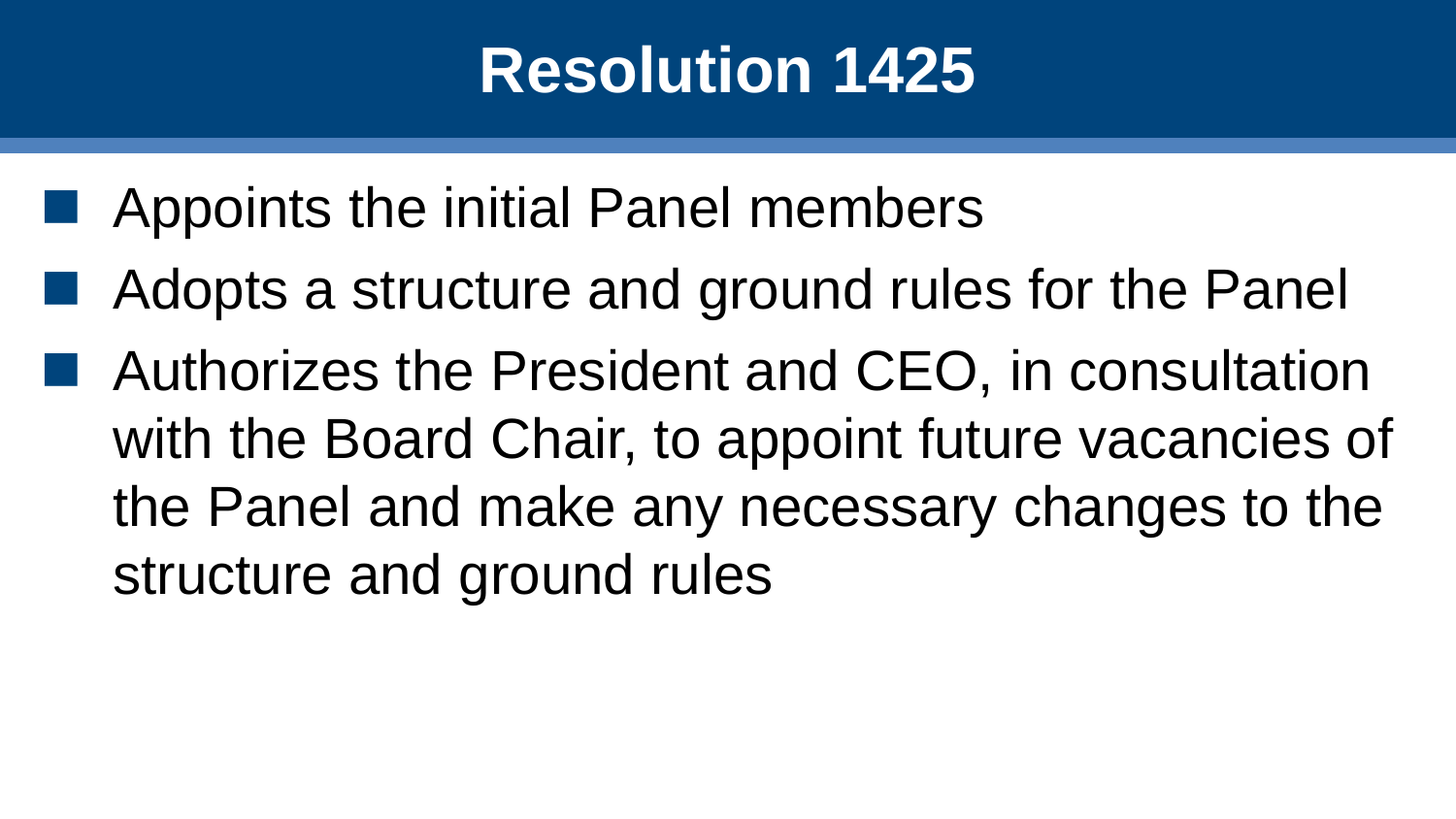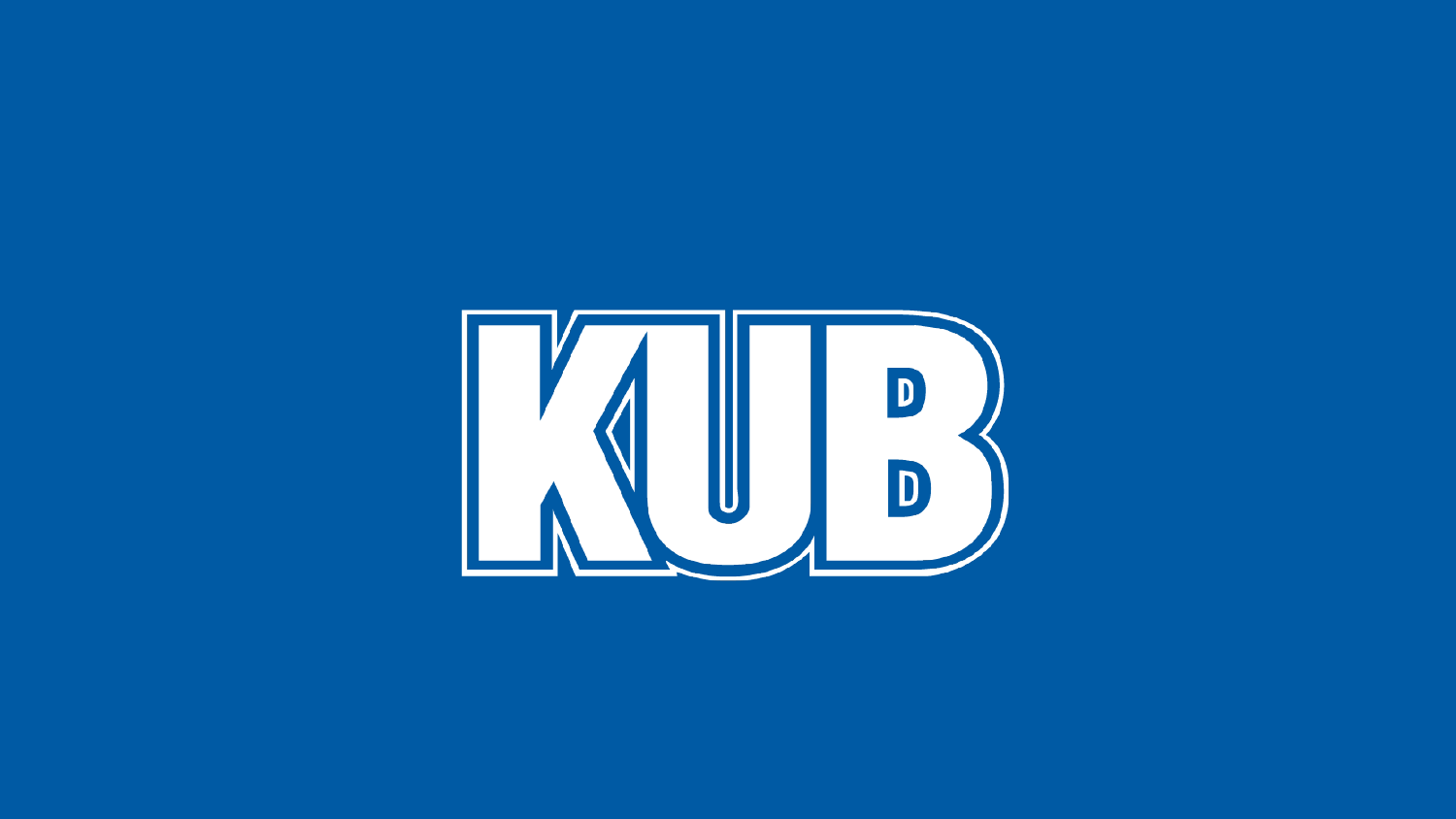### **Winter Update**

#### **October 22, 2020**

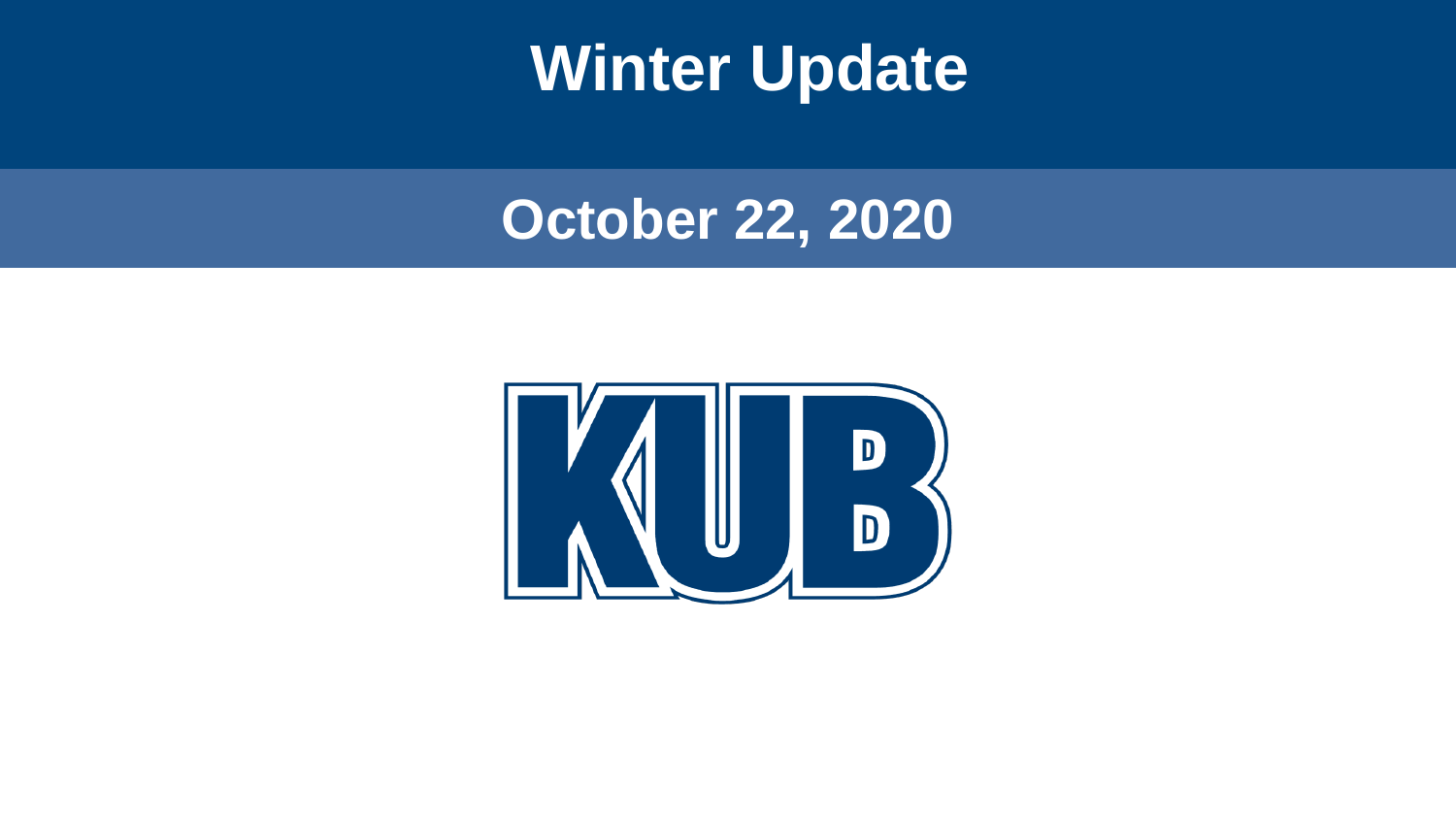## **Natural Gas Industry News**

- National trends
- Pipeline maintenance
- Pipeline rate cases at FERC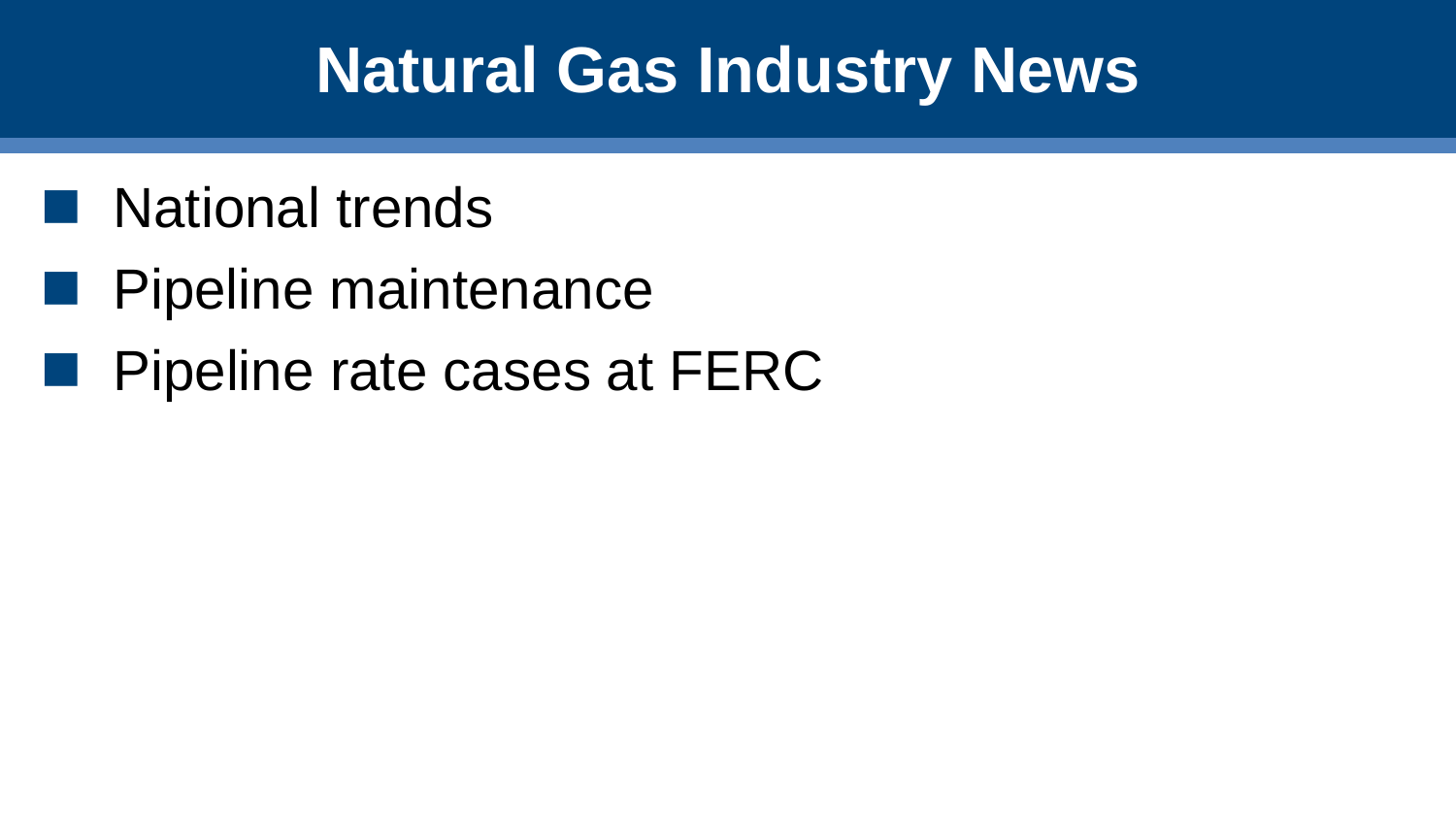# **KUB In Compliance With Resolution 1387**

#### Board authority required for

- Contracts in excess of six years
- Contracts in excess of volume limits
- Purchase and transportation: 160,000 dth/d
- Storage: 5 million dth maximum inventory
- Purchasing authority delegated to CEO/CFO for contracts
	- Two years or less
	- Two to six years for purchase and transport up to 15,000 dth/d
	- Six years [max] storage for firm withdrawal rights up to 10,000 dth/d
	- Authorizes sale of excess capacity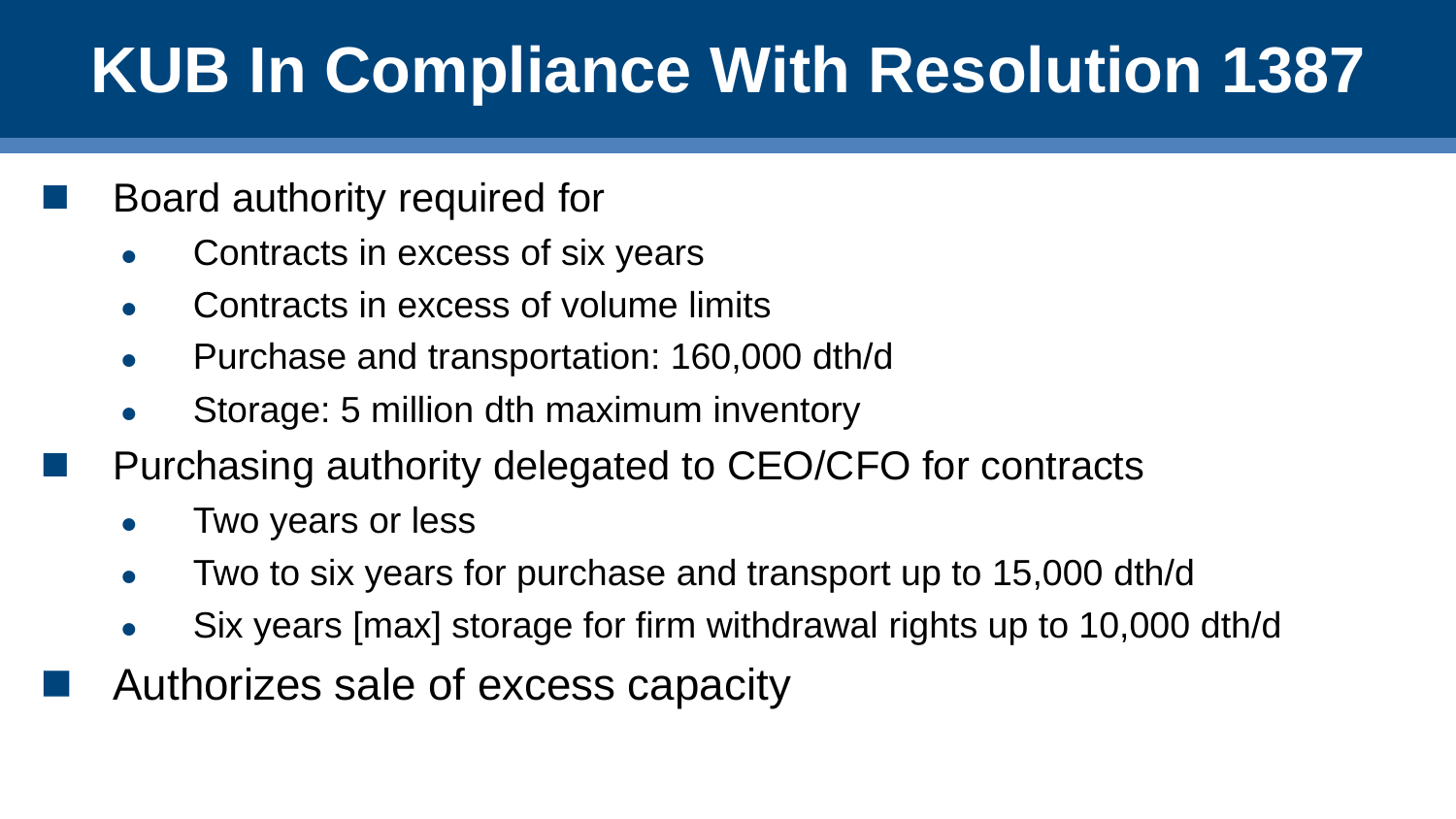# **Contracts Signed This Year**

- Renewed storage contract with Bobcat (on TETCO)
- Signed one new base agreement
- Signed six supply contracts
- Renewed asset management agreements (AMAs)
	- Conoco Phillips on TGP for \$119,000
	- Symmetry on ETNG for \$172,000
- Including AMAs, last year's sales of excess capacity saved customers \$486,000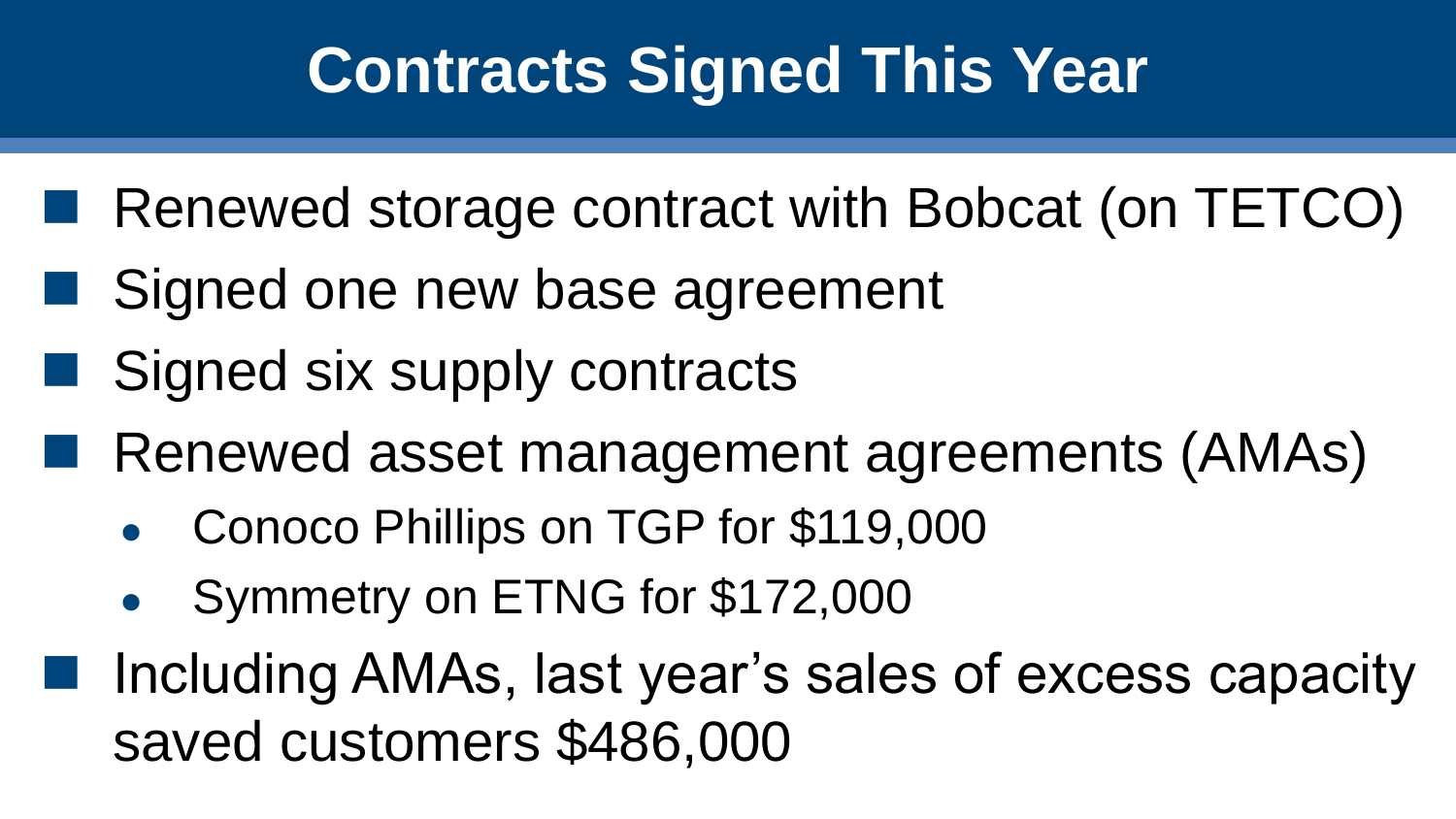# **Gas Supply Portfolio**



*Volumes estimated for November 1, 2020*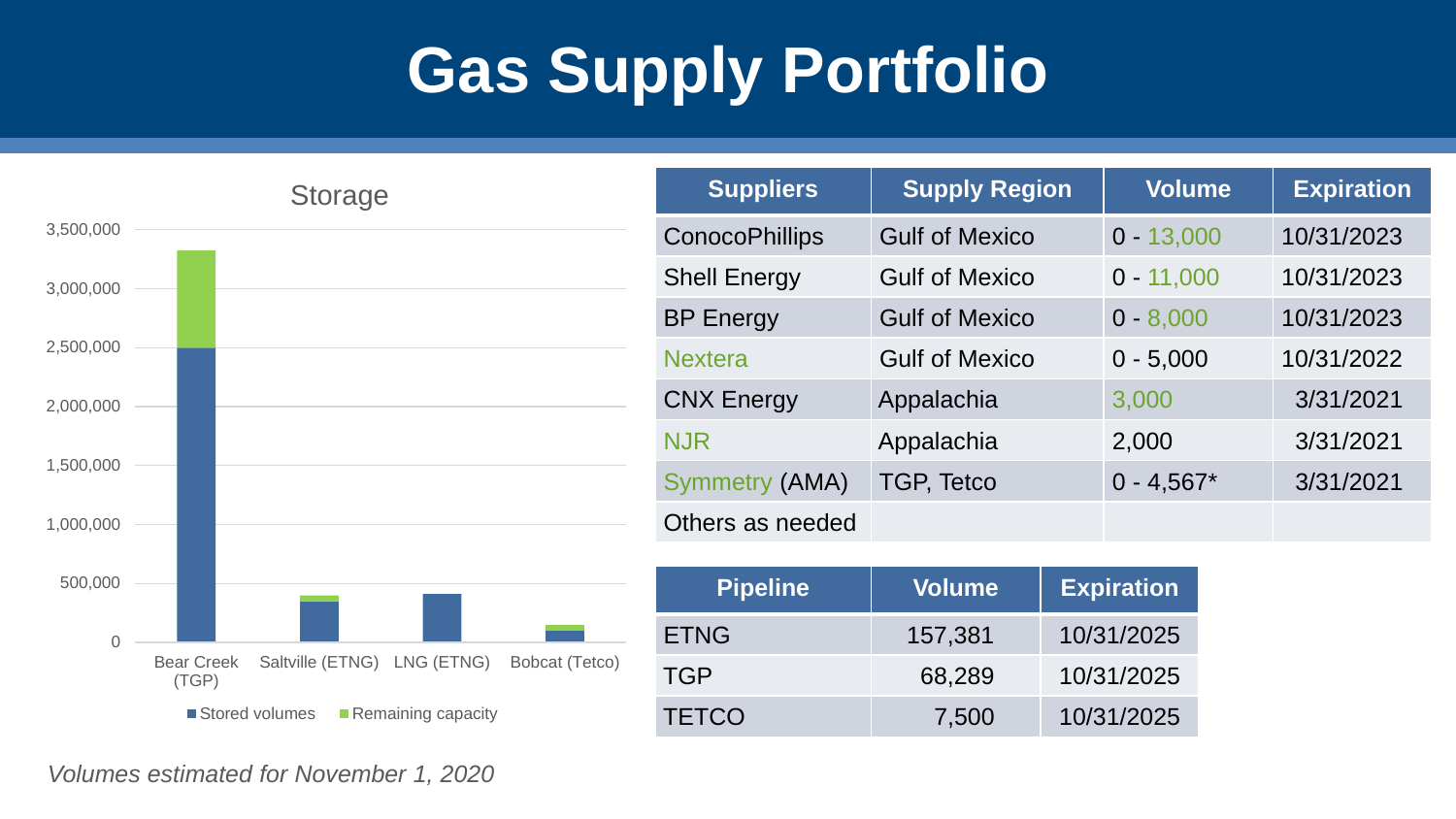## **Will Normal Temperatures Return for 2021?**

Weather Variation From Normal - Knoxville, Tennessee

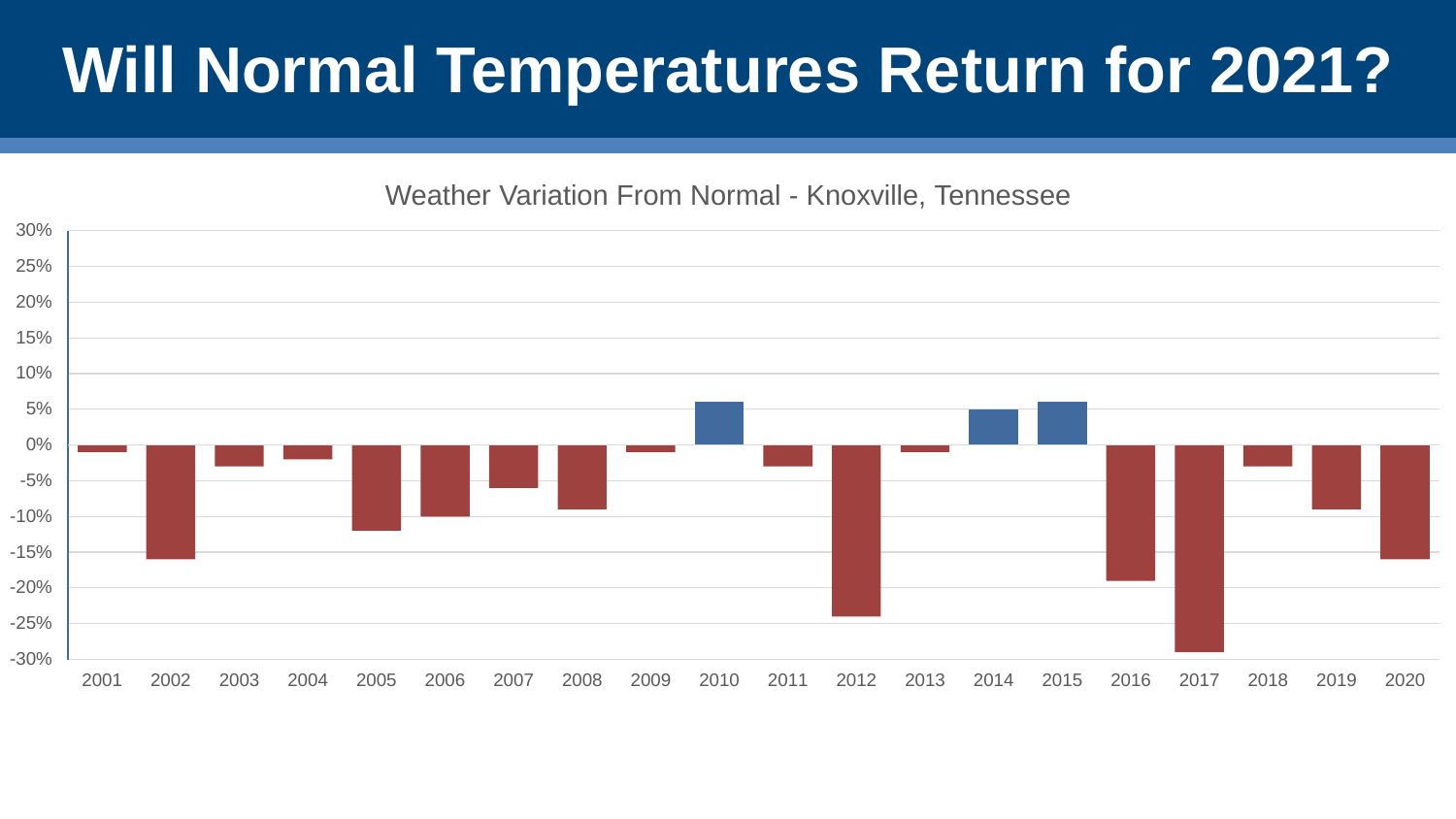#### **Projected Winter Bills Expected To Increase If Normal Temperatures Return**

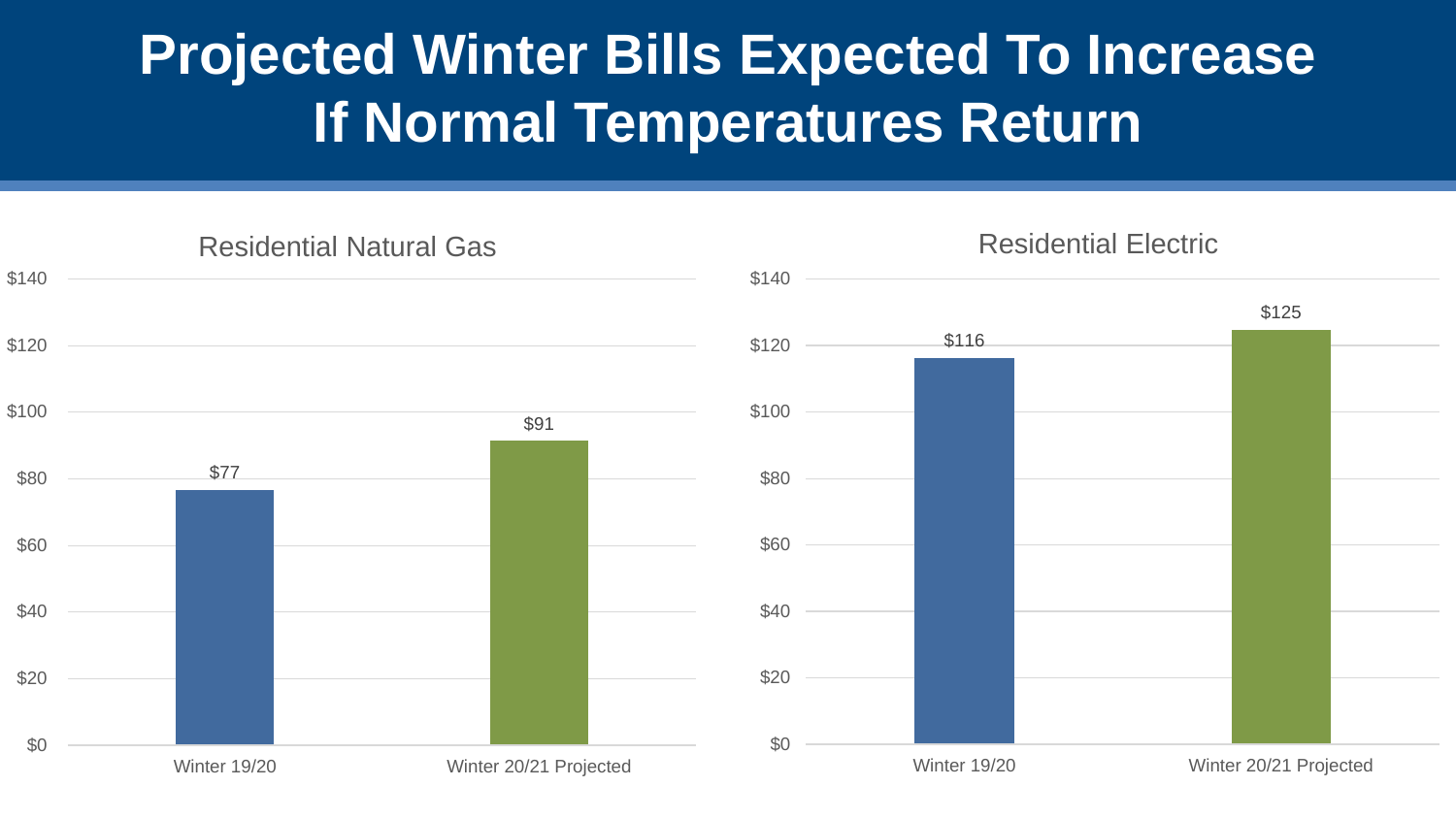# **Price Risk Management**

**Exercise Prices stable in** recent years **Pipeline** maintenance leads to daily purchasing Adjusted hedge  $\overline{goal}$   $\overline{$ 

\$1 \$2 \$3 \$4 \$5 \$6 11 12 13 14 15 16 17 18 19 20 21 Natural Gas Pricing 2011 to present Market Prices **KUB Hedge** - Market Projected - KUB Projected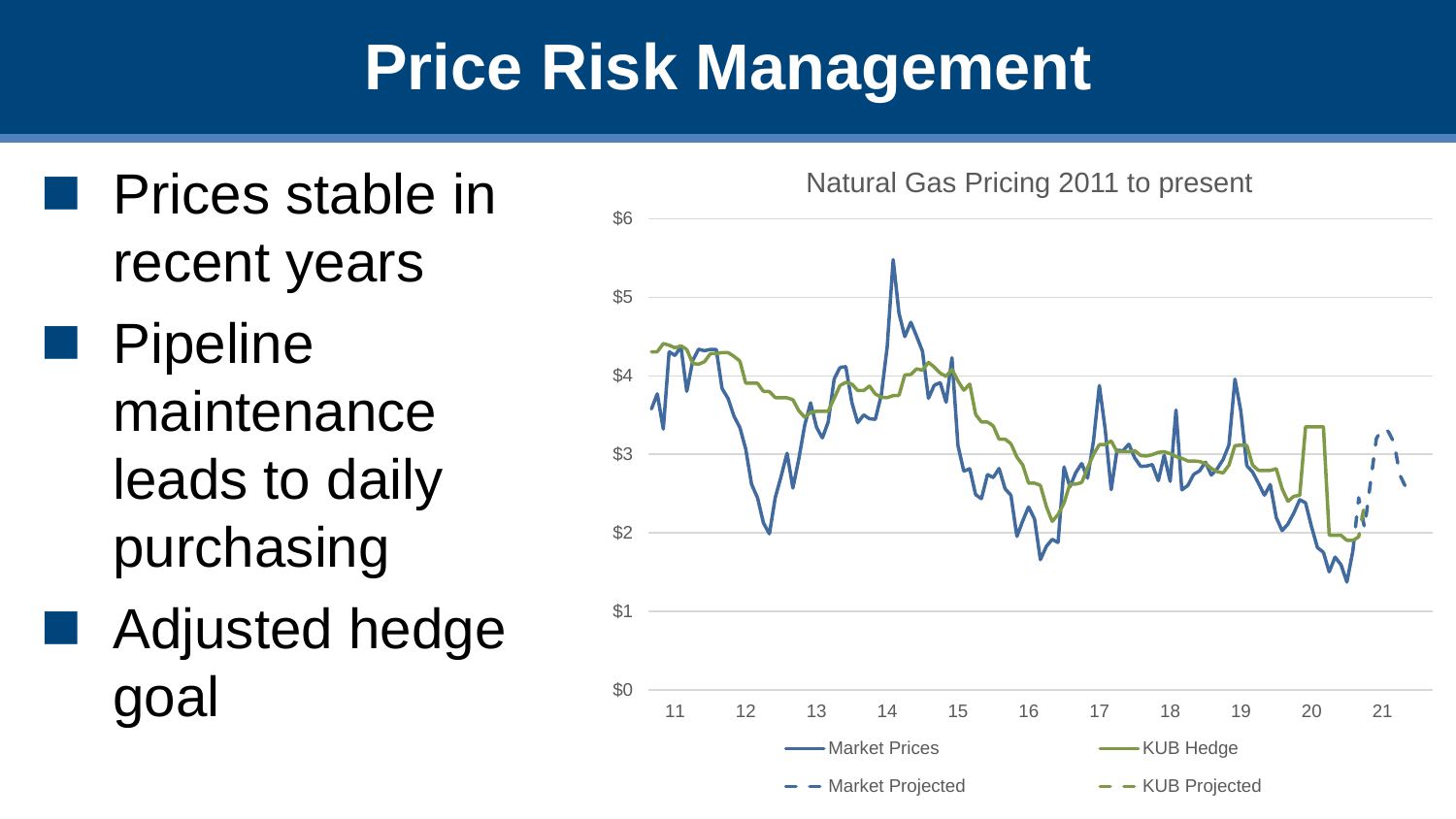#### **KUB Gas Supply and Price Risk Activities In Compliance with Board Directives**

- ◼ Resolution 1387 Natural Gas Contracting Authority
- ◼ Resolution 1388 Natural Gas Price Risk Management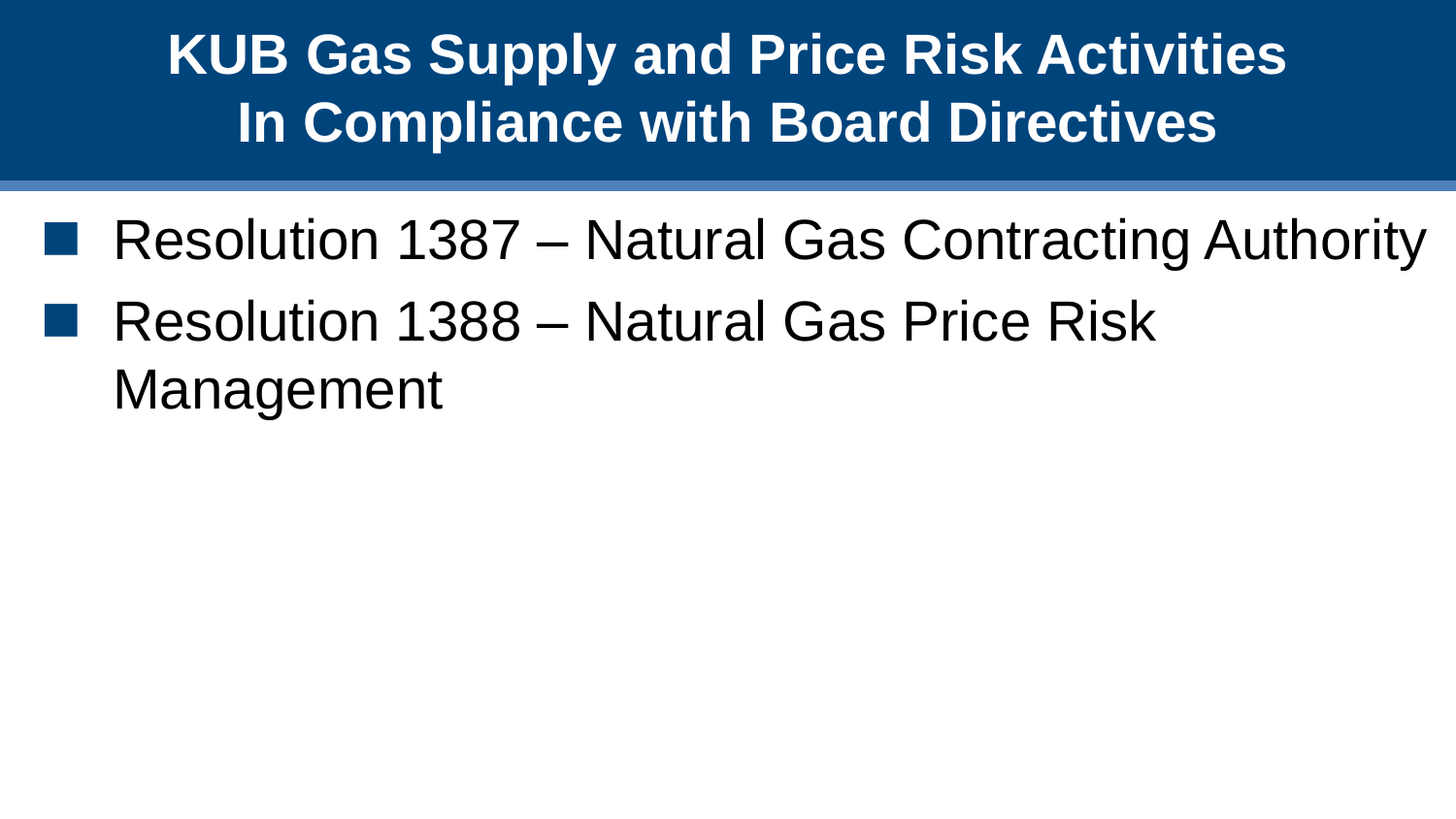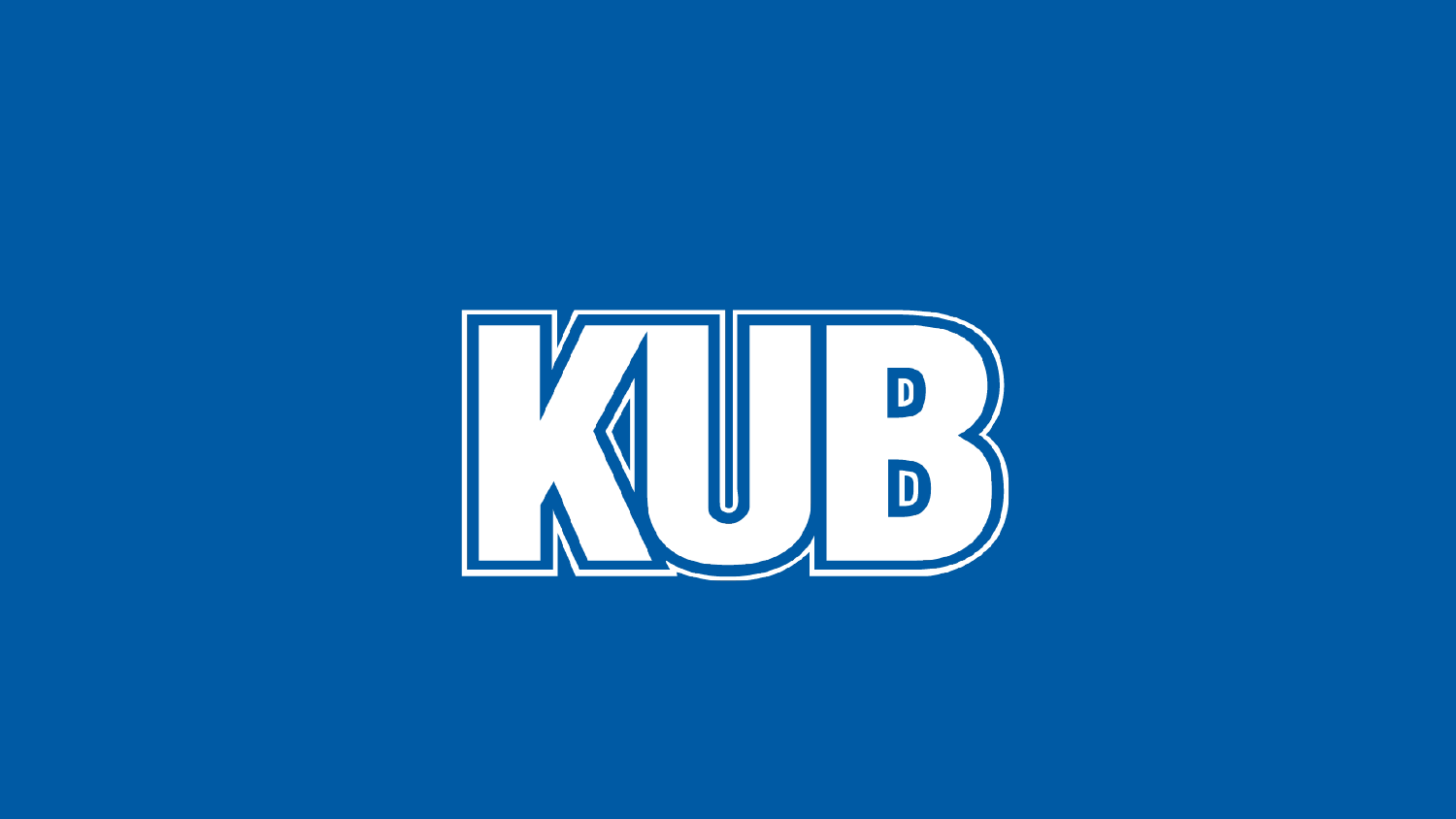### **Recognition of Environmental Initiatives**

#### **October 22, 2020**

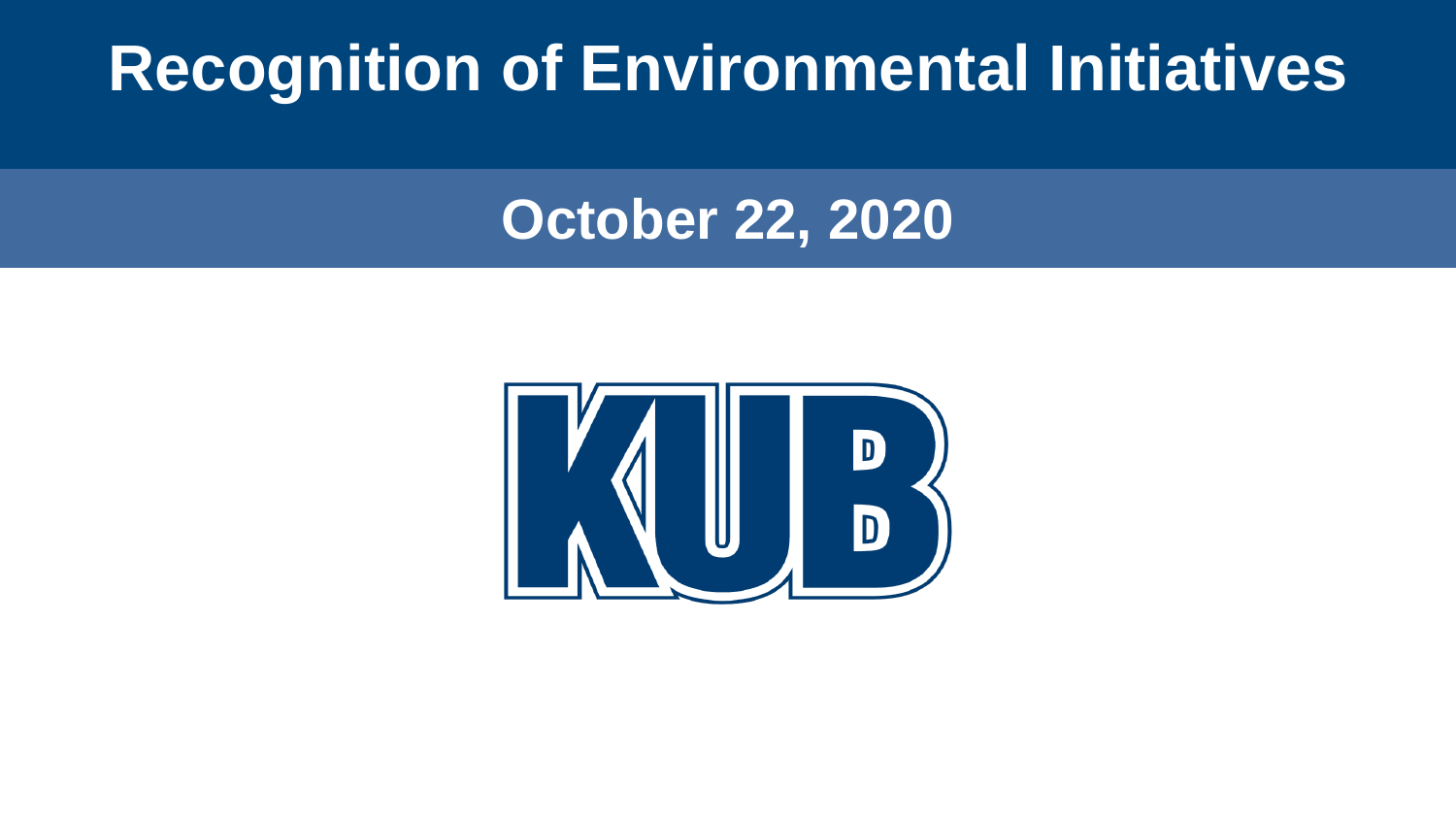# **TenneSEIA Solar Champion Award**

 $\blacksquare$  Awarded to individuals and organizations demonstrating outstanding leadership in solar energy ◼ Fourteen recipients awarded from 2010 to 2020 Recognizes KUB's first-of-its-kind Green Invest purchase of 212 megawatts

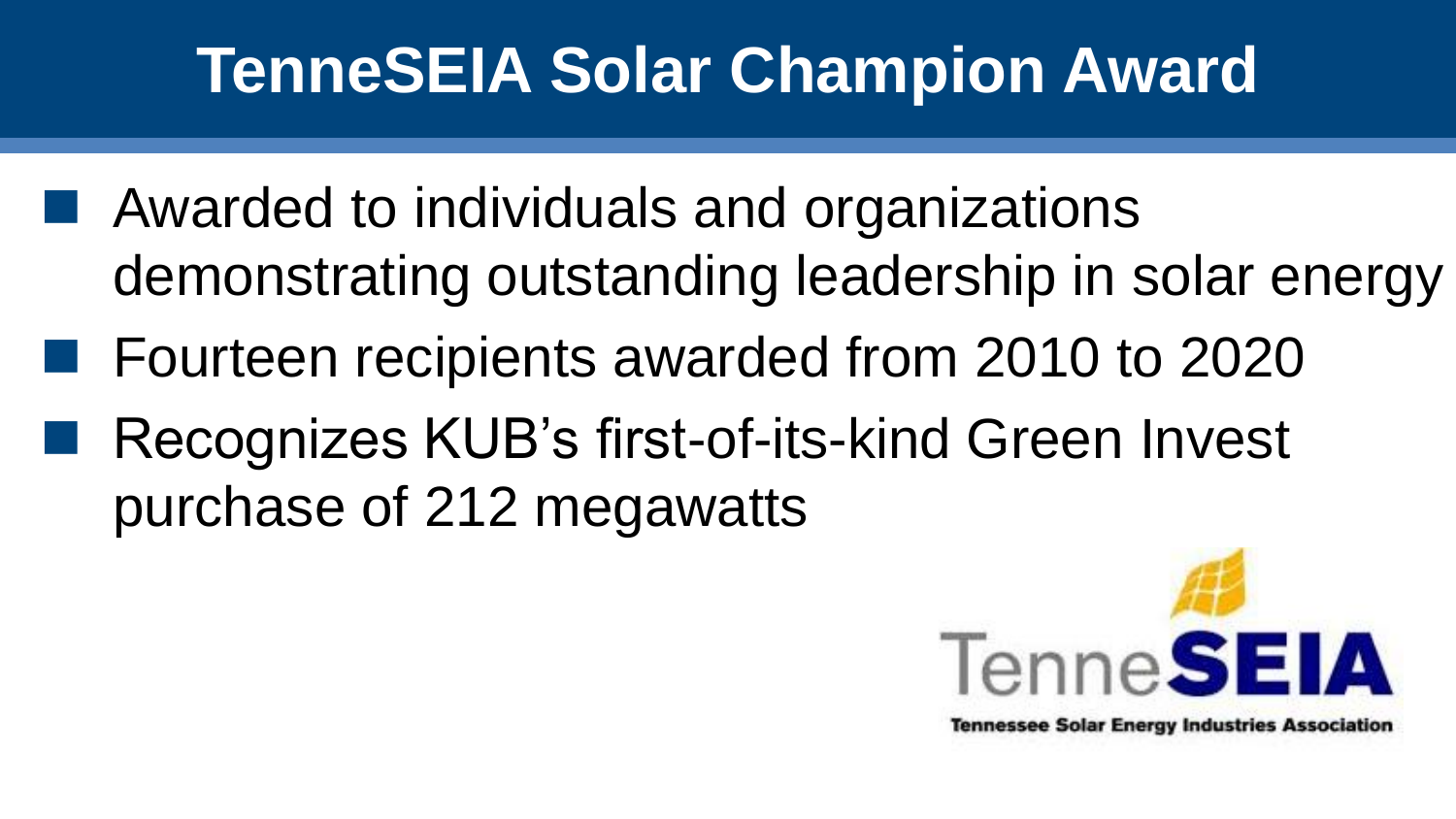#### **American Public Power Association Smart Energy Provider**

- $\blacksquare$  Evaluates commitment to energy efficiency, distributed generation, renewable energy, and environmental initiatives
	- ◼ Approximately 85 utilities recognized nationwide



**American Public Power Association**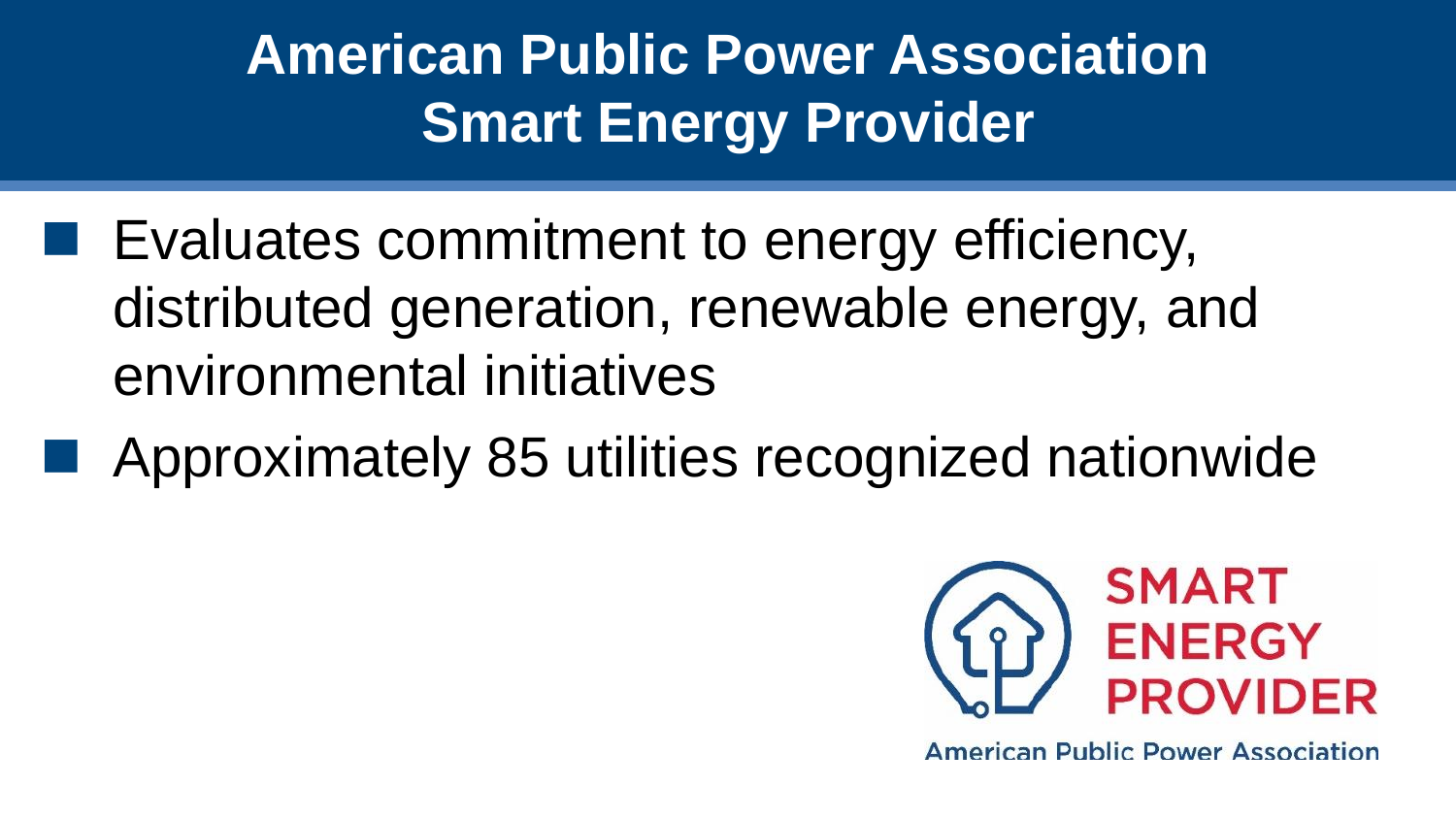#### **American Public Power Association Smart Energy Provider**